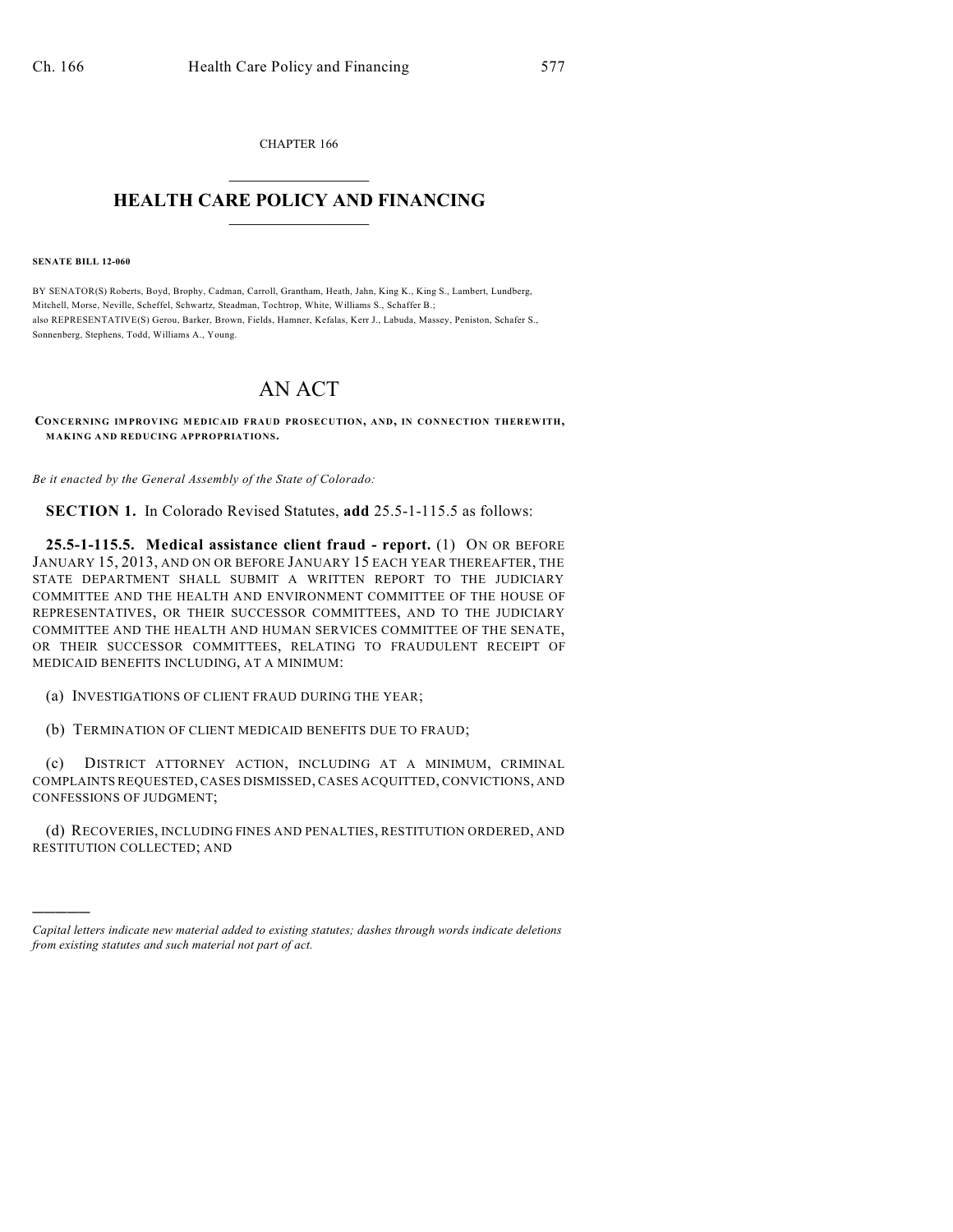(e) TRENDS IN METHODS USED TO COMMIT CLIENT FRAUD, EXCLUDING LAW ENFORCEMENT-SENSITIVE INFORMATION.

**SECTION 2.** In Colorado Revised Statutes, **add** 25.5-4-303.3 as follows:

**25.5-4-303.3. Provider fraud - attorney general report.** (1) ON OR BEFORE JANUARY 15, 2013, AND ON OR BEFORE JANUARY 15 EACH YEAR THEREAFTER, THE ATTORNEY GENERAL SHALL SUBMIT A WRITTEN REPORT TO THE JUDICIARY COMMITTEE AND THE HEALTH AND ENVIRONMENT COMMITTEE OF THE HOUSE OF REPRESENTATIVES, OR THEIR SUCCESSOR COMMITTEES, AND TO THE JUDICIARY COMMITTEE AND THE HEALTH AND HUMAN SERVICES COMMITTEE OF THE SENATE, OR THEIR SUCCESSOR COMMITTEES, RELATING TO MEDICAID PROVIDER FRAUD INCLUDING, AT A MINIMUM:

(a) INVESTIGATIONS OF PROVIDER FRAUD DURING THE YEAR;

(b) CRIMINAL COMPLAINTS REQUESTED, CASES DISMISSED, CASES ACQUITTED, CONVICTIONS, AND CONFESSIONS OF JUDGMENT;

(c) RECOVERIES, INCLUDING FINES AND PENALTIES, RESTITUTION ORDERED, AND RESTITUTION COLLECTED;

(d) CIVIL CLAIMS; AND

(e) TRENDS IN METHODS USED TO COMMIT PROVIDER FRAUD, EXCLUDING LAW ENFORCEMENT-SENSITIVE INFORMATION.

**SECTION 3.** In Colorado Revised Statutes, 25.5-1-115, **amend** (2) (b) (II) as follows:

**25.5-1-115. Locating violators - recoveries.** (2) (b) (II) (A) Whenever a county department, a county board, a district attorney, or a state department on behalf of a county department recovers any amount of fraudulently obtained public assistance funds in the form of assistance payments, or medical assistance, it shall be deposited in the county social services fund and the federal government shall be IS entitled to a share proportionate to the amount of federal funds paid, unless a different amount is provided for by federal law, the state shall be IS entitled to a share proportionate to one-half the amount of state funds paid, and the county shall be IS entitled to a share proportionate to the amount of county funds paid and, in addition, a share proportionate to one-half the amount of state funds paid.

(B) WHENEVER A COUNTY DEPARTMENT, A COUNTY BOARD, A DISTRICT ATTORNEY, OR A STATE DEPARTMENT ON BEHALF OF A COUNTY DEPARTMENT RECOVERS ANY AMOUNT OF FRAUDULENTLY OBTAINED MEDICAL ASSISTANCE, IT SHALL BE DEPOSITED IN THE COUNTY SOCIAL SERVICES FUND AND THE FEDERAL GOVERNMENT IS ENTITLED TO A SHARE PROPORTIONATE TO THE AMOUNT OF FEDERAL FUNDS PAID, UNLESS A DIFFERENT AMOUNT IS PROVIDED FOR BY FEDERAL LAW, AND THE COUNTY IS ENTITLED TO THE REMAINING FUNDS.

**SECTION 4. Appropriation - adjustments in 2012 long bill.** (1) For the implementation of this act, appropriations made in the annual general appropriation